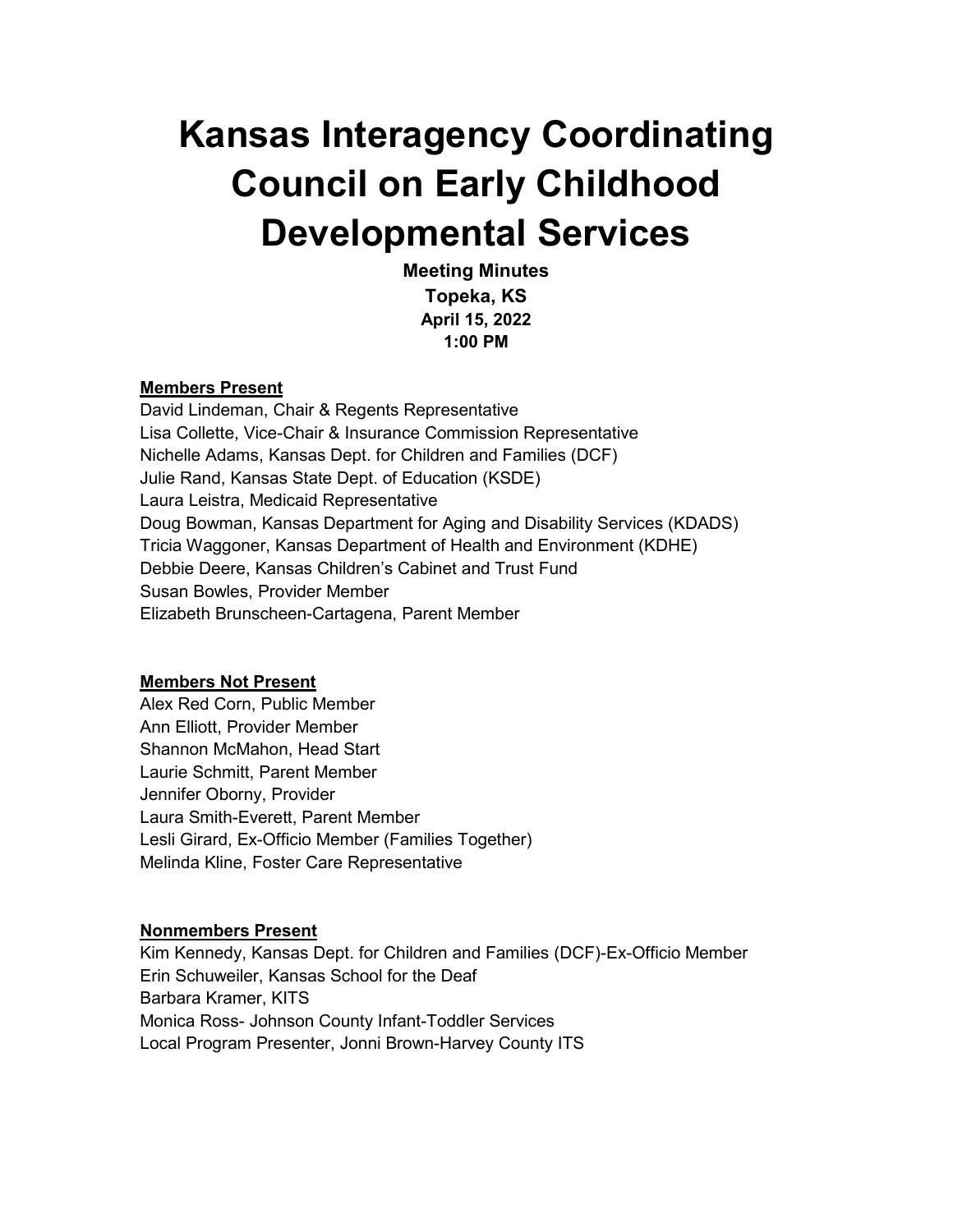## **Call to order**:

Chair Dave Lindeman introduced himself and called the meeting to order with introductions of all present and on the phone (it was noted that there was a quorum).

# **Meeting Minutes:**

The minutes from January 2022 were reviewed and approved. Lisa Collette – Made motion to accept minutes Laura Leistra  $-2<sup>nd</sup>$  motion Motion carried – All members voted yes

The minutes from March 2022 were reviewed and approved. Debbie Deere - made motion to accept minutes Susan Bowles - 2<sup>nd</sup> motion Motion carried – All members voted yes

# **Meeting agenda**:

Jonni's presentation moved up, on the agenda, due to scheduling The agenda for April 2022 was reviewed and approved with amendment. Tricia Waggoner – Made motion to accept agenda with amendment. Elizabeth Brunscheen  $-2<sup>nd</sup>$  motion Motion carried – All members voted yes

# **Public Comment:**

No comments

## **Local Program Presentation:**

## **Harvey County tiny-k Infant Toddler Services- Jonni Brown-Tiny K Coordinator**

- Semi-Urban: Burrton, Halstead, Hesston, Walton, North Newton, Newton and portions of Moundridge, Sedgwick, and Whitewater depending on county lines.
- Largest employers served: USD 373, Stanley Black and Decker.
- Specialize in early childhood education. Focus on child's learning, play and thinking skills.
- 2 full-time providers on the team, 3 part-time service providers, 6 supporting team members.
- Harvey Co Coop and USD 373 are the lead fiscal agency.
- Increase in services since 2018-2019 and currently serving 91 families and anticipate growth by end of fiscal year.
- Increase in referrals and initial IFSP since 2018-2019 and currently have 99 referrals and 39 initial IFSPs and also anticipate growth by end of fiscal year.
- Majority of families receive weekly services.
- Celebrations:
	- o United Way Grant-\$8,000
	- o Women's Community Foundation-\$3000
	- o Virtual Conferences during Pandemic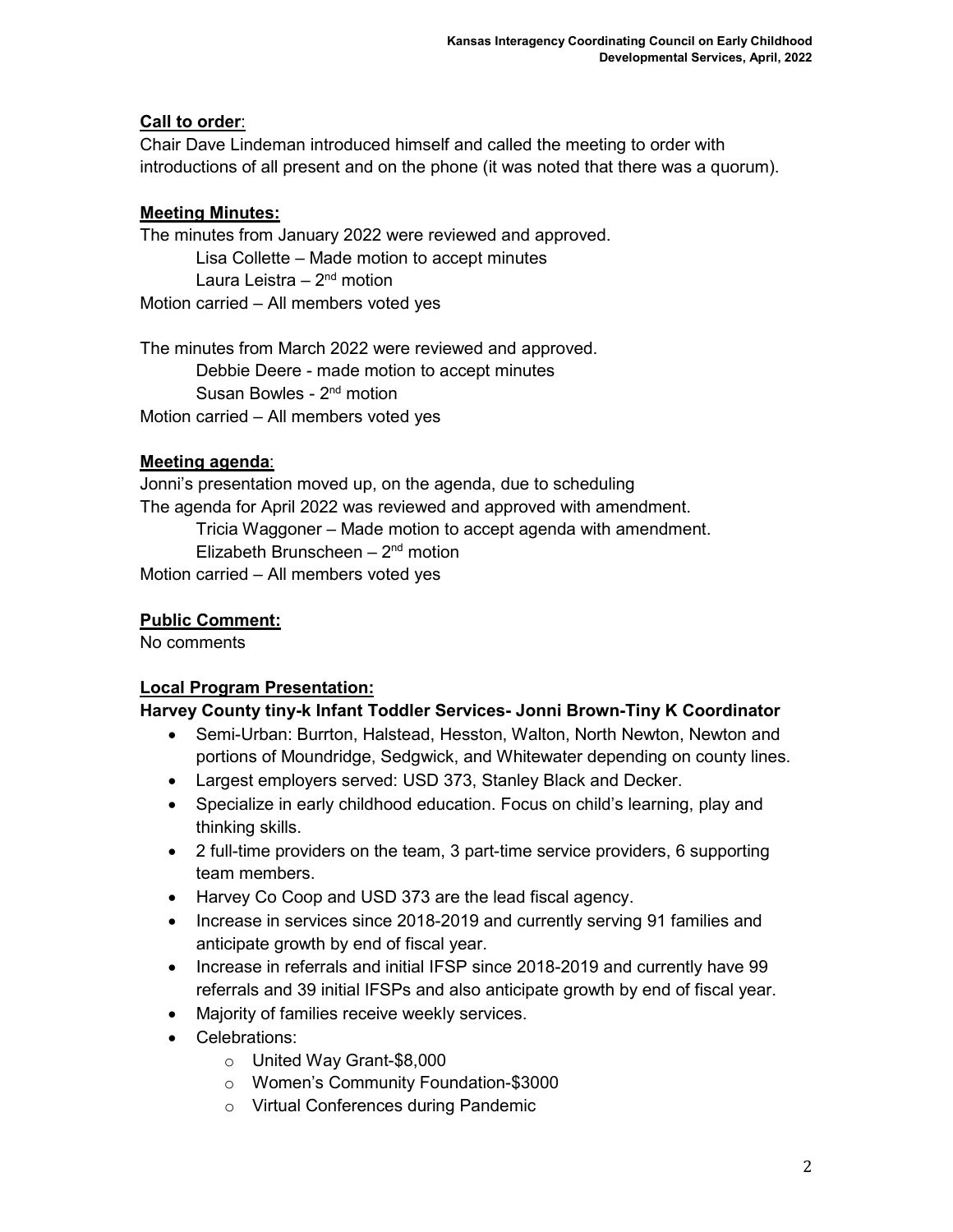- o Collaborative Community: PAT and Healthy Families
- o Reflective Supervision
- o Work well as a team
- Participate in community awareness activities.
- 20 members attend LICC regularly.
- Face common challenges such as paperwork, time, staff.

#### **State Performance Plan/Annual Performance Report Updates:**

Part C: OSEP responded. In clarification period. A few things to address but currently working on it.

Part B: Also in clarification period. Nothing to report at this time.

#### **KCCTF, Early Childhood Recommendations Panel:**

- Recommendation Statement: The Kansas Children's Cabinet, in its role as the Early Childhood Advisory Council, recommends the State Interagency Coordinating Council and Local Interagency Coordinating Councils collaborate to implement the following strategies:
	- o Broaden local ICC participation and membership
	- o Research funding opportunities to provide stipends to EC professionals and family members serving on State and local ICC's.
	- o Promote communication of LICC members
	- o Sponsor community engagement events and informational materials
	- $\circ$  Propose monies be included in the SICC budget to fund community projects proposed by LICCs in support of the *All In for Kansas Kids Strategic Plan*, Goal 2.
- Discussed how the recommendations came to be, the benefits of implementation, and the impact of the implementation.

The recommendations were reviewed and approved.

Tricia Waggoner – Made motion to accept recommendations Lisa Collette  $-2<sup>nd</sup>$  motion

Motion carried – All members voted yes, Debbie Deere abstained

#### **Committee Reports:**

### Executive Committee

Resignation letter received from Shannon McMahon- representative for Head Start

The resignation letter was reviewed and accepted.

Debbie Deere – Made motion to accept resignation letter Lisa Collette  $-2<sup>nd</sup>$  motion

Motion Carried – All members voted yes

• Dave reached out to Kim Kennedy and Jennifer Adhima to ask for recommendations for Head Start representative for the Council.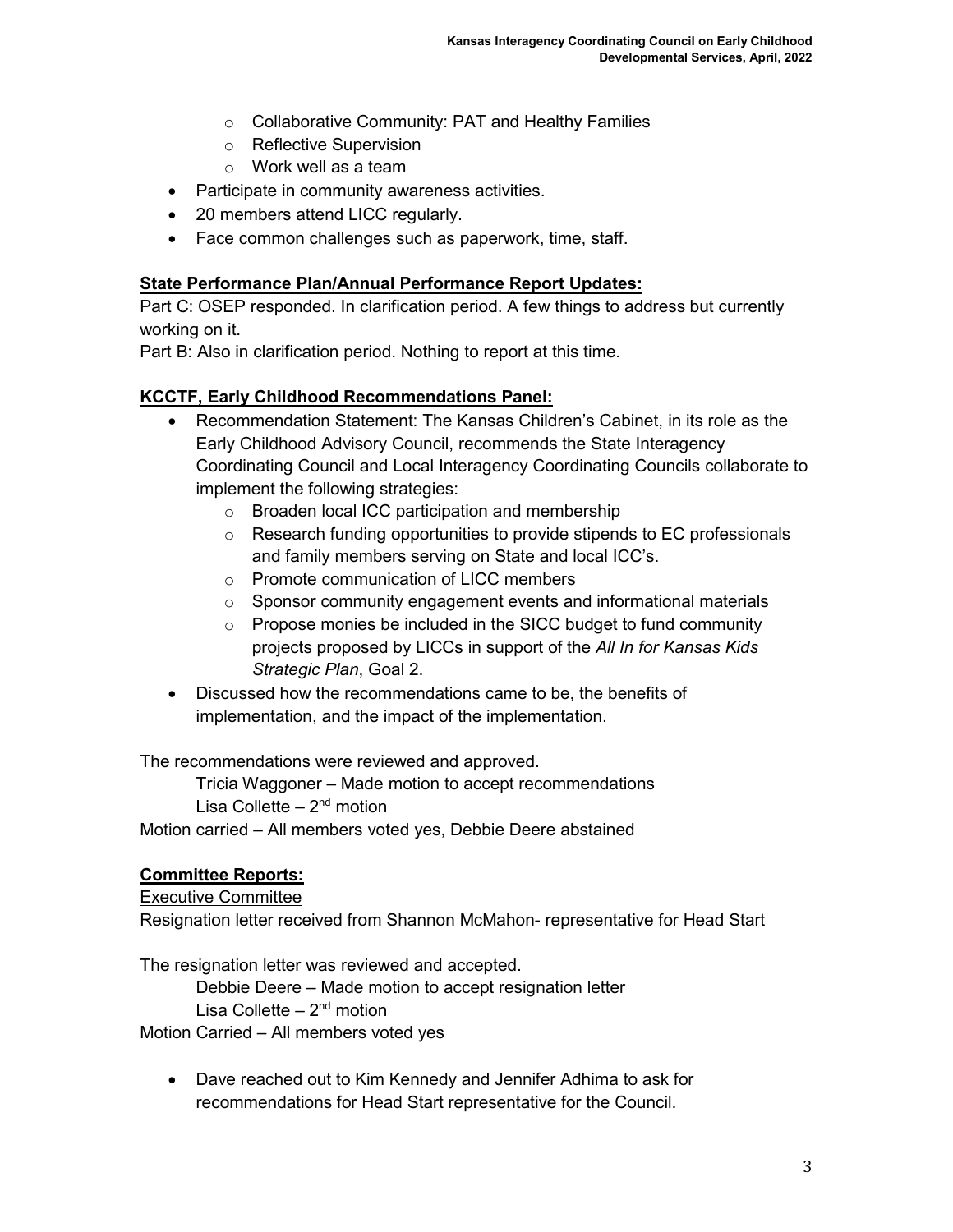## Funding and Workforce Committee-

• Meeting was cancelled and waiting for survey to come back from review. Plan is to meet next month once Jordan's position is filled.

## LICC Committee-

• Holding patterned for LICC retreat. Discussing pushing retreat to later summer or Fall 2022. Plan to meet Tuesday May  $3<sup>rd</sup>$  @ 3:30pm

## ECLRE Committee-

- Committee met on March 31 (large group)
- Discussion focused on next steps for this committee
- Continue collection of information from community child care providers and their experiences with including children with disabilities and interaction with school based special education programs.
- Solicit additional providers to complete online survey
- Plan additional focus group
- Continue conversation with KSDE staff to coordinate efforts related to LRE

## **Agency Reports:**

KSDE Report-

- Attached to the KSDE agency report is a letter written to the dedicated personnel of the Early Intervention and Early Childhood Special Education Workforce. This letter, from the U.S. Department of Education (Department), thanks personnel for the extraordinary response and continued dedication to serving and supporting infants, toddlers, and preschoolers with disabilities and their families over the last two years.
- KSDE is glad to share that we have hired for the staff position that supports the State Interagency Coordinating Council. Thank you to the members of the State ICC Executive Committee for your support in this process. We are excited for our new team member to begin on May 2, and to introduce them to the full State ICC at the May meeting!
- In March the Kansas State Board of Education approved the establishment of a Literacy Advisory Council for the purpose of helping support and advance gains in literacy achievement for all Kansas students. Dr. Laurie Curtis is our new Dyslexia and Early Literacy Program Manager and will be leading this work.
- School districts and private school systems may submit a short survey if they would like to administer the 2022 Kindergarten Readiness Snapshot (ASQ) beginning in the springtime for the 2022-2023 school year. Since districts first implemented the Kindergarten Readiness Snapshot statewide in Fall 2018, KSDE has gathered feedback on how to best use this tool to improve kindergarten readiness. Last year KSDE received positive feedback around offering the flexibility to begin partnering with families of incoming kindergarten students to complete the Kindergarten Readiness Snapshot (ASQ) in the springtime prior to children entering kindergarten.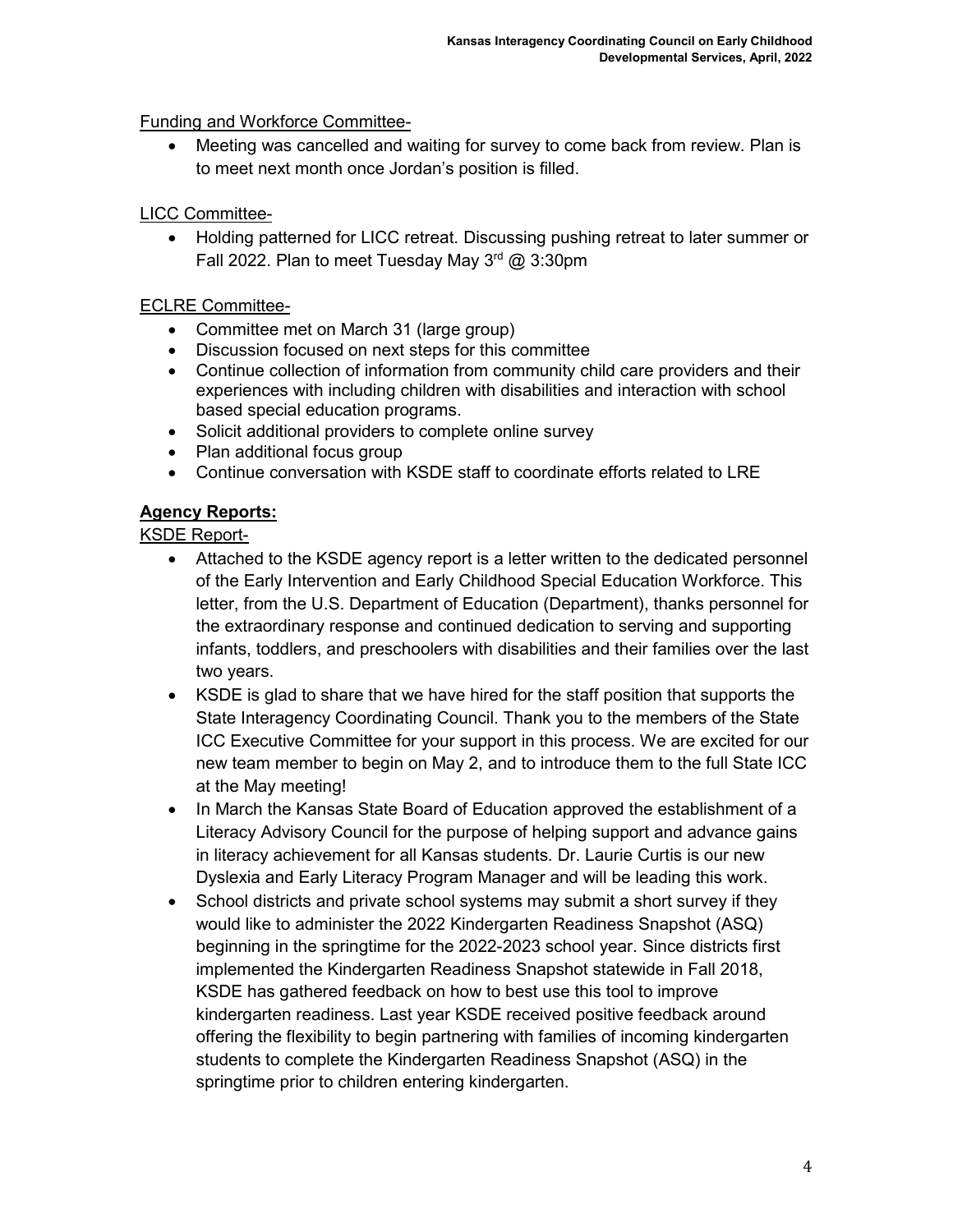- On April 12 the Kansas State Board of Education is scheduled to consider Kansas Preschool Pilot grant awards for the 2022-2023 school year. KSDE will continue to work with school districts to help them understand the various sources of funding, including school finance formula funding, special education categorical aid, and federal Head Start funding that can support early childhood opportunities.
- KSDE is currently reviewing Preschool-Aged At-Risk program applications for the 2022-2023 school year. The Kansas State Board of Education will approve programs in May.
- KSDE is currently reviewing Kansas Parents as Teachers grant applications for the 2022-2023 school year. The Kansas State Board of Education will consider grant awards in May.
- On Monday [Governor Kelly signed Senate Bill 62,](https://kansasreflector.com/2022/04/11/kansas-governor-signs-bill-modifying-free-vision-screening-of-school-children/) which amends state standards for free school-administered vision screenings. [Here is a link to the Senate Bill 62](http://www.kslegislature.org/li/b2021_22/measures/documents/ccrb_sb62_01_0000.pdf)  [summary](http://www.kslegislature.org/li/b2021_22/measures/documents/ccrb_sb62_01_0000.pdf) and [here is a link to the Senate Bill 62 text and other information on the](http://kslegislature.org/li/b2021_22/measures/sb62/)  [Kansas legislative webpage.](http://kslegislature.org/li/b2021_22/measures/sb62/)
- On Tuesday the Kansas State Board of Education voted to increase the amount of funding requested for special education for Fiscal Year 2023, from a \$68 million dollar increase to a \$155 million dollar increase. [The Kansas Association](https://www.kasb.org/45132?articleID=104897)  [of School Boards summary of the State Board's action is here.](https://www.kasb.org/45132?articleID=104897) Legislative budget committees will meet next week Thursday, April 21 to review updated revenue estimates and the Governor's proposed budget amendments. The Legislature returns from its spring recess on Monday, April 25.
- KSDE continues to promote inclusion in Kansas. As part of this effort, we heard from district staff and administrators that an infographic would help to spread the word. We have created a draft version of an inclusion infographic and would appreciate the feedback from the SICC (Infographic for review attached to KSDE agency report).

## DCF Report-

- The Kansas Department for Children and Families is offering virtual office hours 11 a.m. to noon every Wednesday until May  $4<sup>th</sup>$  to answer questions about child support services, food assistance, child care programs, Low Income Energy Assistance Program, Emergency Water Assistance, employment services, foster care and other DCF programs. Families can visit<https://shorturl.at/rGIMU> to speak with a DCF representative.
- DCF's Child Care and Development Fund is being used to support the KCCTO-KITS Infant Toddler Specialist Network Director's Alliance. The Director's alliance provides once-monthly FREE trainings on topics relevant to the specific needs of center directors. Registration is available for upcoming training at [www.kccto.org](http://www.kccto.org/)
- The Kansas Institute for Early Childhood Education and Research (KIECER) is the recent recipient of a sub-award in the amount of \$1.5 million from the Kansas Child Care Training Opportunities (KCCTO) organization to direct an extension of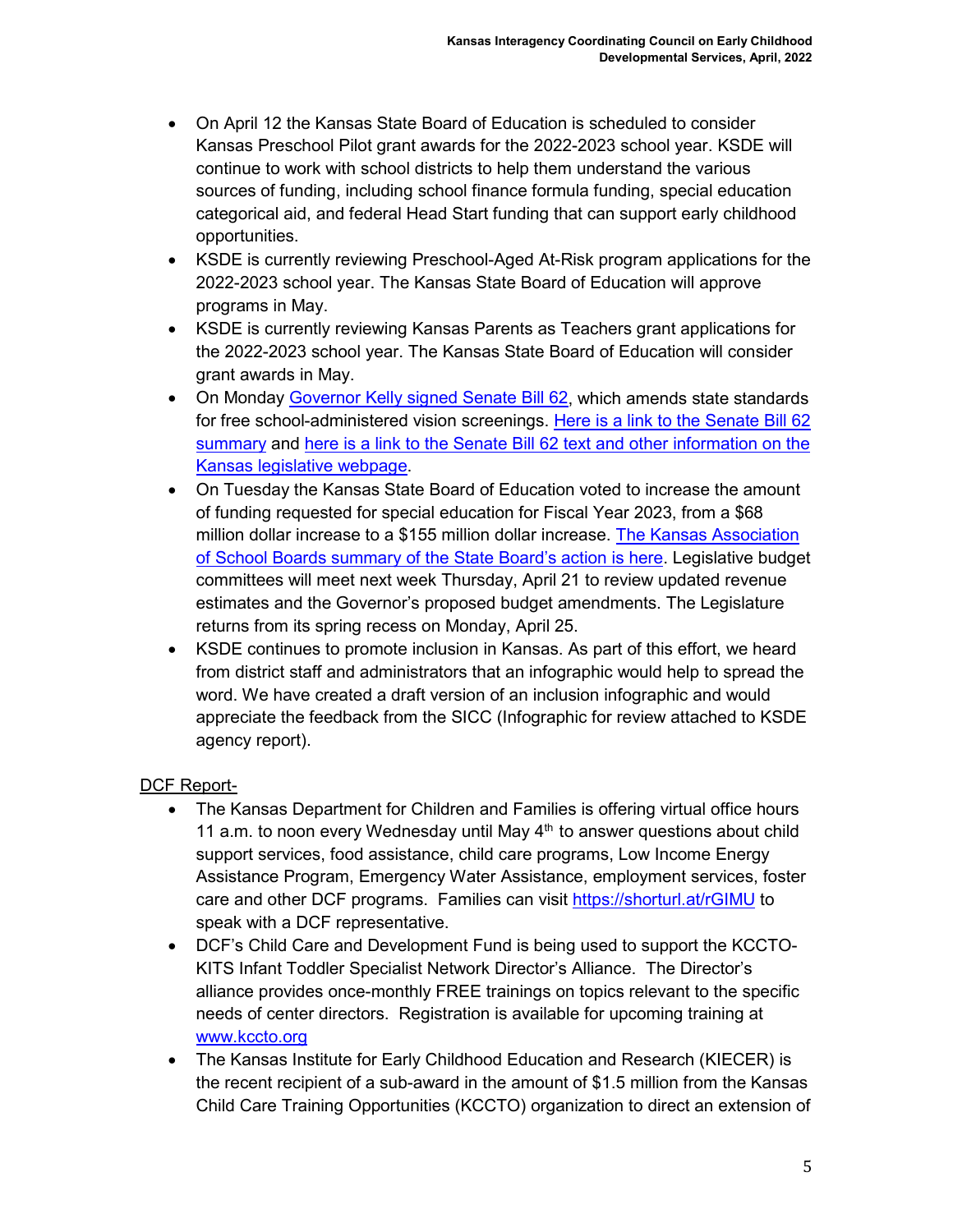their KCCTO-KITS Infant-Toddler Specialist Network (ITSN). These 2 new projects are the result of America Rescue Plan Act funding through the Department for Children and Families (DCF) and target supporting children with disabilities in childcare environments and early childhood mental health consultation. Both projects will work directly with the early childhood community, including childcare providers and other practitioners to support children and families. Early childhood providers will have the opportunity to access professional development and technical assistance around inclusion and early childhood mental health.

## KDHE Report-

Kansas Infant-Toddler Services (KSITS), Part C tiny-k Program, Kansas Department of Health and Environment (KDHE).

- Local grant application packets were posted in the Kansas Grant Management System at the end of February.
- The Federal Part C grant has been posted to KDHE's website for the 60-day public comment period. The grant is due May 13, 2022. The new federal budget has been passed and includes \$14.5 million additional funds for Part C. We will hear soon what that will mean for the Kansas.
- The KSITS team and the KITS team are working with Welligent to develop a new database for Part C services throughout the state.
- The KSITS team has been working with KDHE communications department and stakeholders on a new name and branding initiative.
- Tricia Waggoner has been in training with the ECPC Leadership Academy with other Part C and 619 Coordinators.
- Part C Coordinators were invited to a meeting with members of the White House planning team to discuss the President's proposed budget for FY2023. The administration proposes nearly doubling federal Part C funding and adding new language related to eligibility.
- A new branding initiative is in development and KDHE will be working with KDHE communication to develop a uniform logo and look for the *tiny-k* programs across the state. There will also be a promotional video. This initiative is being paid for with American Rescue Plan funds and will make it easier for parents to find their local program.
- Part C is working with Part B to renew the five-year Memorandum of Agreement (MOA) for practices for child transition and information sharing, this process should be complete by the end of This month.

## KDADS Report-

• Proposed letter to SICC regarding the initiative that will transform the Kansas community mental health system to create Certified Community Behavioral Health Clinic (CCBHC).

The proposed CCBHC letter was reviewed and accepted. Doug Bowman – Made motion to accept letter